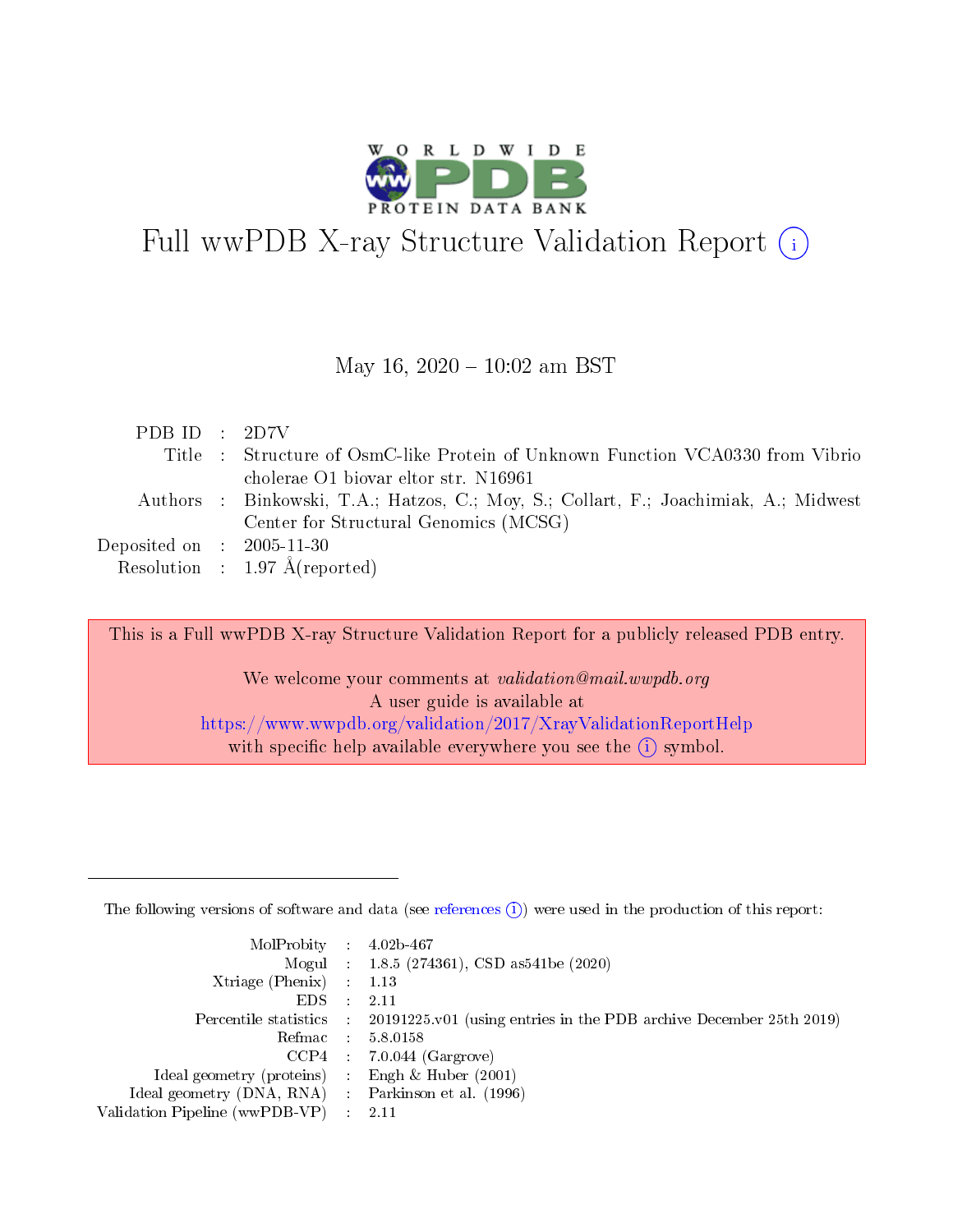# 1 [O](https://www.wwpdb.org/validation/2017/XrayValidationReportHelp#overall_quality)verall quality at a glance  $(i)$

The following experimental techniques were used to determine the structure: X-RAY DIFFRACTION

The reported resolution of this entry is 1.97 Å.

Percentile scores (ranging between 0-100) for global validation metrics of the entry are shown in the following graphic. The table shows the number of entries on which the scores are based.



| Metric                | Whole archive        | Similar resolution                                                     |
|-----------------------|----------------------|------------------------------------------------------------------------|
|                       | $(\#\text{Entries})$ | $(\#\text{Entries},\,\text{resolution}\,\,\text{range}(\textup{\AA}))$ |
| $R_{free}$            | 130704               | $11647(2.00-1.96)$                                                     |
| Clashscore            | 141614               | $1014(1.98-1.98)$                                                      |
| Ramachandran outliers | 138981               | $1006(1.98-1.98)$                                                      |
| Sidechain outliers    | 138945               | $1006(1.98-1.98)$                                                      |
| RSRZ outliers         | 127900               | $11410(2.00-1.96)$                                                     |

The table below summarises the geometric issues observed across the polymeric chains and their fit to the electron density. The red, orange, yellow and green segments on the lower bar indicate the fraction of residues that contain outliers for  $>=3, 2, 1$  and 0 types of geometric quality criteria respectively. A grey segment represents the fraction of residues that are not modelled. The numeric value for each fraction is indicated below the corresponding segment, with a dot representing fractions <=5% The upper red bar (where present) indicates the fraction of residues that have poor fit to the electron density. The numeric value is given above the bar.

| Mol | Chain | ∣ Length | Quality of chain |                        |
|-----|-------|----------|------------------|------------------------|
|     |       | 162      | %<br>80%         | 15%<br>$\cdot$ $\cdot$ |
|     |       | 169      | 3%<br>77%        | 5%<br>12%              |

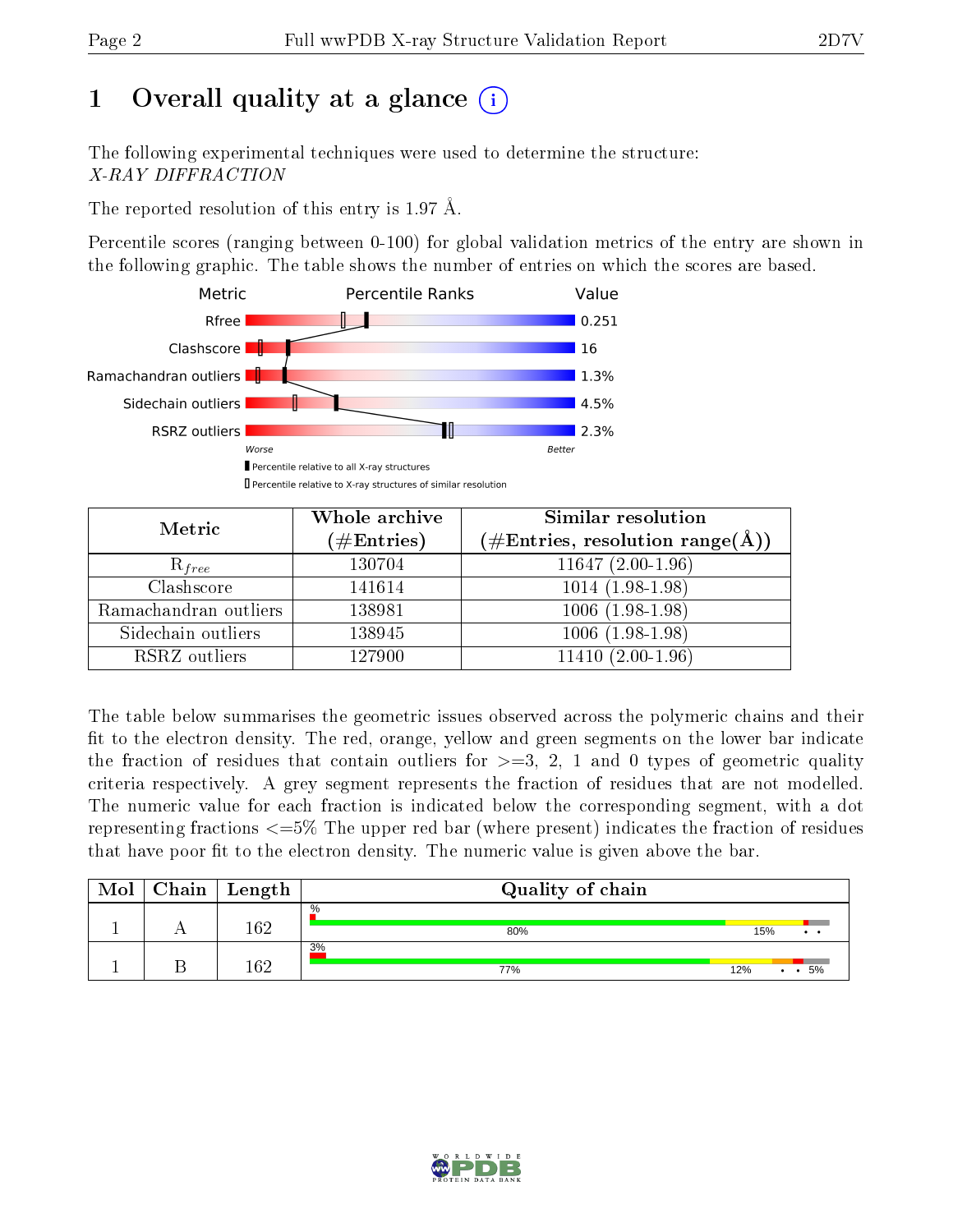# 2 Entry composition (i)

There are 2 unique types of molecules in this entry. The entry contains 2469 atoms, of which 0 are hydrogens and 0 are deuteriums.

In the tables below, the ZeroOcc column contains the number of atoms modelled with zero occupancy, the AltConf column contains the number of residues with at least one atom in alternate conformation and the Trace column contains the number of residues modelled with at most 2 atoms.

| $\mathrm{Mol}^+$ |  | Chain   Residues | Atoms            |                 |       |         |  |  | $\rm ZeroOcc$   Alt $\rm Conf$   Trace |  |  |
|------------------|--|------------------|------------------|-----------------|-------|---------|--|--|----------------------------------------|--|--|
|                  |  | 155              | Total C N O S Se |                 |       |         |  |  |                                        |  |  |
|                  |  | 1195             |                  | 755 204 231 2 3 |       |         |  |  |                                        |  |  |
|                  |  |                  | Total C N O S Se |                 |       |         |  |  |                                        |  |  |
|                  |  | 154              | 1186             | 749             | - 203 | 229 2 3 |  |  |                                        |  |  |

• Molecule 1 is a protein called Hypothetical protein VCA0330.

There are 8 discrepancies between the modelled and reference sequences:

| Chain | Residue | Modelled   | Actual     | Comment          | Reference  |
|-------|---------|------------|------------|------------------|------------|
| А     |         | MSE        | <b>MET</b> | MODIFIED RESIDUE | GB 9657729 |
| А     |         | <b>MSE</b> | <b>MET</b> | MODIFIED RESIDUE | GB 9657729 |
| A     | 78      | <b>MSE</b> | <b>MET</b> | MODIFIED RESIDUE | GB 9657729 |
| А     | 138     | MSE.       | <b>MET</b> | MODIFIED RESIDUE | GB 9657729 |
| B     |         | MSE.       | <b>MET</b> | MODIFIED RESIDUE | GB 9657729 |
| B     |         | MSE.       | <b>MET</b> | MODIFIED RESIDUE | GB 9657729 |
| B     | 78      | MSE.       | <b>MET</b> | MODIFIED RESIDUE | GB 9657729 |
| В     | 138     | MSE.       | <b>MET</b> | MODIFIED RESIDUE | GB 9657729 |

• Molecule 2 is water.

|  | $Mol$   Chain   Residues | Atoms                | ZeroOcc   AltConf |
|--|--------------------------|----------------------|-------------------|
|  |                          | Total O<br>49<br>-49 |                   |
|  | 39                       | Total O<br>39<br>39  |                   |

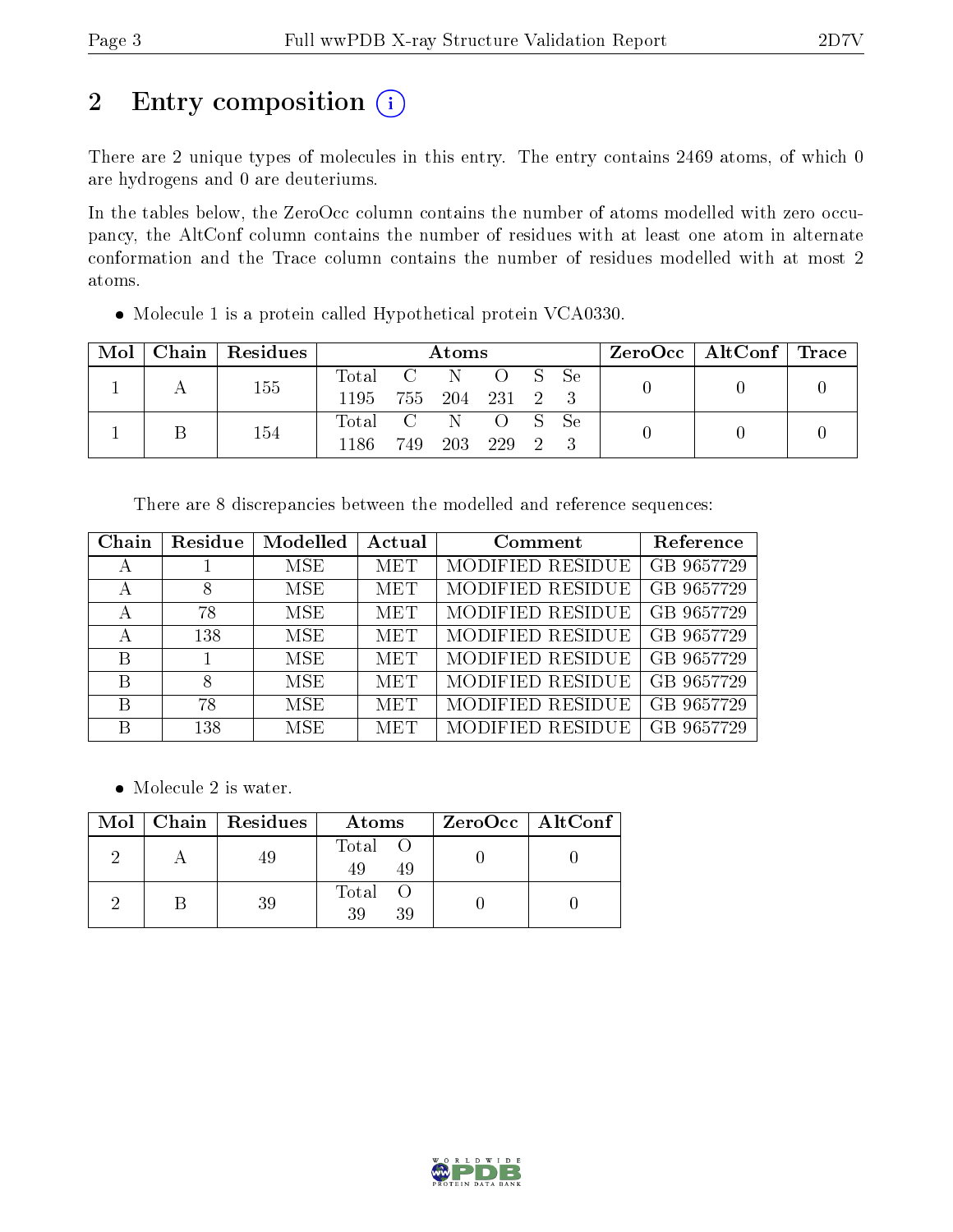# 3 Residue-property plots  $(i)$

These plots are drawn for all protein, RNA and DNA chains in the entry. The first graphic for a chain summarises the proportions of the various outlier classes displayed in the second graphic. The second graphic shows the sequence view annotated by issues in geometry and electron density. Residues are color-coded according to the number of geometric quality criteria for which they contain at least one outlier: green  $= 0$ , yellow  $= 1$ , orange  $= 2$  and red  $= 3$  or more. A red dot above a residue indicates a poor fit to the electron density (RSRZ  $> 2$ ). Stretches of 2 or more consecutive residues without any outlier are shown as a green connector. Residues present in the sample, but not in the model, are shown in grey.



• Molecule 1: Hypothetical protein VCA0330

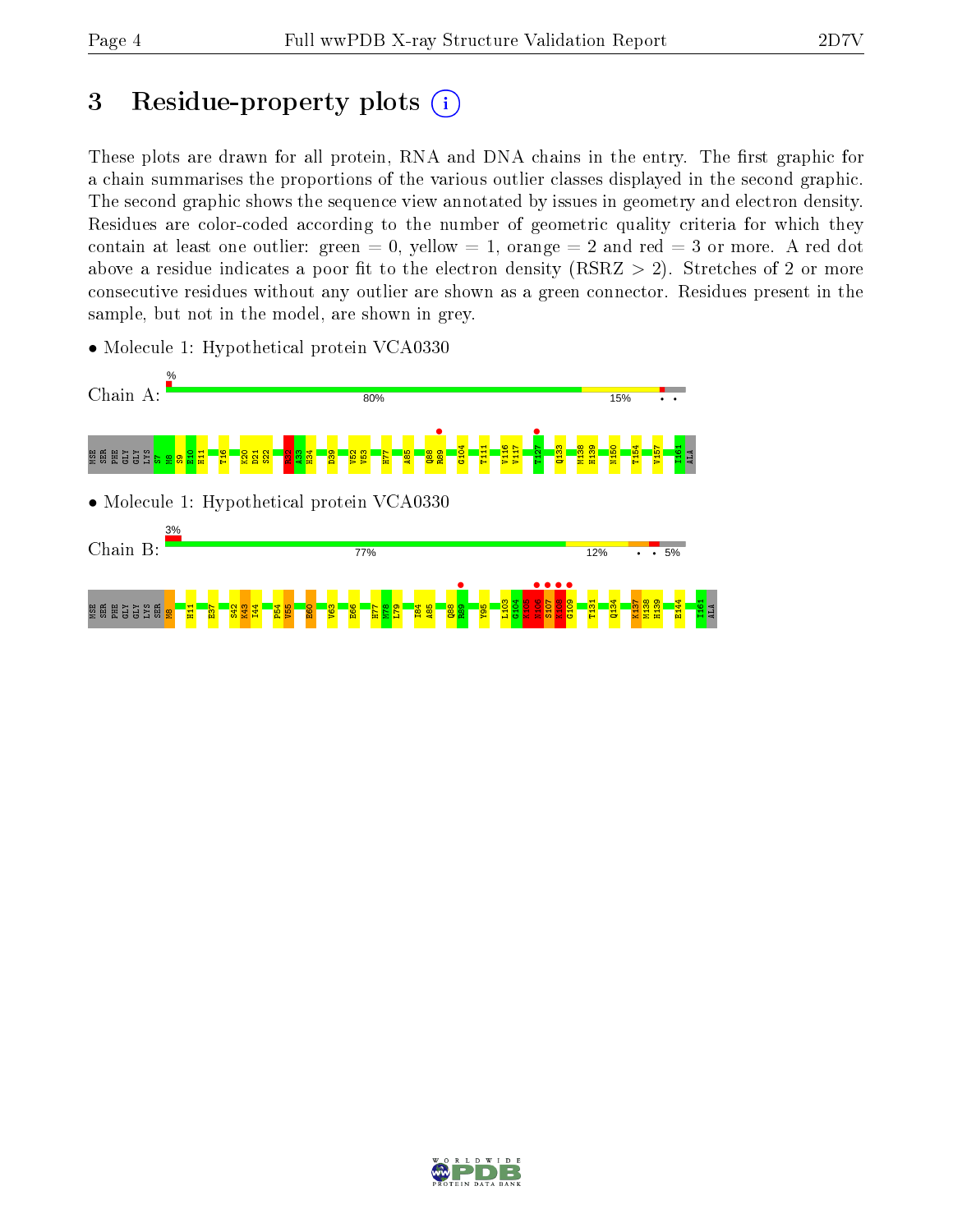## 4 Data and refinement statistics  $(i)$

| Property                                                                 | Value                                                        | Source     |
|--------------------------------------------------------------------------|--------------------------------------------------------------|------------|
| Space group                                                              | $\overline{C121}$                                            | Depositor  |
| Cell constants                                                           | $148.51\text{\AA}$<br>$40.02\text{\AA}$<br>$56.23\text{\AA}$ | Depositor  |
| a, b, c, $\alpha$ , $\beta$ , $\gamma$                                   | $108.89^\circ$<br>$90.00^{\circ}$<br>$90.00^{\circ}$         |            |
| Resolution $(A)$                                                         | $50.00 - 1.97$                                               | Depositor  |
|                                                                          | 37.03<br>$-1.75$                                             | <b>EDS</b> |
| % Data completeness                                                      | $\overline{76.6}$ (50.00-1.97)                               | Depositor  |
| (in resolution range)                                                    | $76.6$ $(37.03-1.75)$                                        | <b>EDS</b> |
| $R_{merge}$                                                              | (Not available)                                              | Depositor  |
| $\mathrm{R}_{sym}$                                                       | (Not available)                                              | Depositor  |
| $\langle I/\sigma(I) \rangle^{-1}$                                       | $1.03$ (at 1.75Å)                                            | Xtriage    |
| Refinement program                                                       | <b>REFMAC 5.2.0005</b>                                       | Depositor  |
| $R, R_{free}$                                                            | 0.199<br>0.258<br>$\overline{\mathcal{L}}$                   | Depositor  |
|                                                                          | 0.198,<br>0.251                                              | DCC        |
| $R_{free}$ test set                                                      | $1248$ reflections $(3.89\%)$                                | wwPDB-VP   |
| Wilson B-factor $(A^2)$                                                  | 30.3                                                         | Xtriage    |
| Anisotropy                                                               | 0.057                                                        | Xtriage    |
| Bulk solvent $k_{sol}(\mathrm{e}/\mathrm{A}^3),$ $B_{sol}(\mathrm{A}^2)$ | $0.38$ , 42.1                                                | <b>EDS</b> |
| L-test for twinning <sup>2</sup>                                         | $< L >$ = 0.48, $< L2 >$ = 0.31                              | Xtriage    |
| Estimated twinning fraction                                              | $\overline{\text{No}}$ twinning to report.                   | Xtriage    |
| $F_o, F_c$ correlation                                                   | 0.95                                                         | <b>EDS</b> |
| Total number of atoms                                                    | 2469                                                         | wwPDB-VP   |
| Average B, all atoms $(A^2)$                                             | 32.0                                                         | wwPDB-VP   |

Xtriage's analysis on translational NCS is as follows: The largest off-origin peak in the Patterson function is  $8.03\%$  of the height of the origin peak. No significant pseudotranslation is detected.

<sup>&</sup>lt;sup>2</sup>Theoretical values of  $\langle |L| \rangle$ ,  $\langle L^2 \rangle$  for acentric reflections are 0.5, 0.333 respectively for untwinned datasets, and 0.375, 0.2 for perfectly twinned datasets.



<span id="page-4-1"></span><span id="page-4-0"></span><sup>1</sup> Intensities estimated from amplitudes.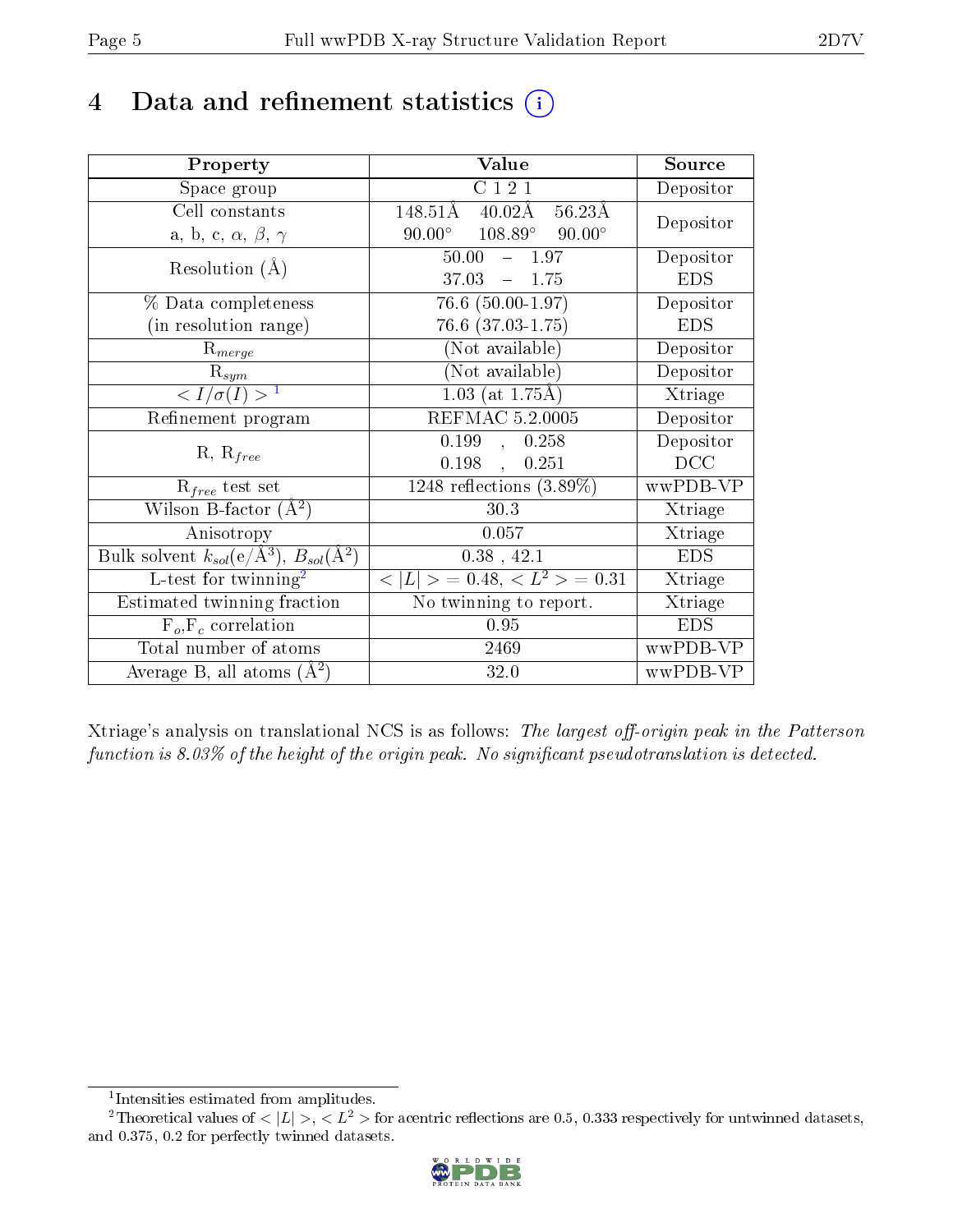# 5 Model quality  $(i)$

### 5.1 Standard geometry  $(i)$

The Z score for a bond length (or angle) is the number of standard deviations the observed value is removed from the expected value. A bond length (or angle) with  $|Z| > 5$  is considered an outlier worth inspection. RMSZ is the root-mean-square of all Z scores of the bond lengths (or angles).

| Mol | Chain |             | Bond lengths | Bond angles |                     |  |
|-----|-------|-------------|--------------|-------------|---------------------|--|
|     |       | <b>RMSZ</b> | # $ Z >5$    | RMSZ        | # $ Z  > 5$         |  |
|     |       | 0.80        | 0/1217       | 0.80        | $2/1648$ $(0.1\%)$  |  |
|     | В     | 0.83        | 0/1209       | 0.79        | 0/1639              |  |
| ΑĦ  | Аll   | 0.81        | 0/2426       | 0.79        | 2/3287<br>$(0.1\%)$ |  |

Chiral center outliers are detected by calculating the chiral volume of a chiral center and verifying if the center is modelled as a planar moiety or with the opposite hand.A planarity outlier is detected by checking planarity of atoms in a peptide group, atoms in a mainchain group or atoms of a sidechain that are expected to be planar.

|  | $\lceil \,{\rm Mol} \mid {\rm Chain} \rceil$ #Chirality outliers $\lceil$ #Planarity outliers $\lceil$ |
|--|--------------------------------------------------------------------------------------------------------|
|  |                                                                                                        |

There are no bond length outliers.

All (2) bond angle outliers are listed below:

| Mol | $\vert$ Chain $\vert$ Res $\vert$ Type |     |              | Atoms       |         | Observed $(^\circ)$ | $\mid$ Ideal( $^o$ ) |
|-----|----------------------------------------|-----|--------------|-------------|---------|---------------------|----------------------|
|     |                                        | າ ດ | $\rm{ARG}^-$ | $NE-CZ-NH1$ | 10.55   | 125.58              | 120-30               |
|     |                                        | 9 ດ | $\rm{ARG}$   | NE-CZ-NH2   | $-9.01$ | 115.79              | 120.30               |

There are no chirality outliers.

All (3) planarity outliers are listed below:

| $\operatorname{Mol}$ | Chain | Res | <b>Type</b> | Group   |
|----------------------|-------|-----|-------------|---------|
|                      |       | 105 | LYS         | Peptide |
|                      |       | 106 | ASN         | Peptide |
|                      |       | 107 | SER.        | Peptide |

### $5.2$  Too-close contacts  $(i)$

In the following table, the Non-H and H(model) columns list the number of non-hydrogen atoms and hydrogen atoms in the chain respectively. The H(added) column lists the number of hydrogen

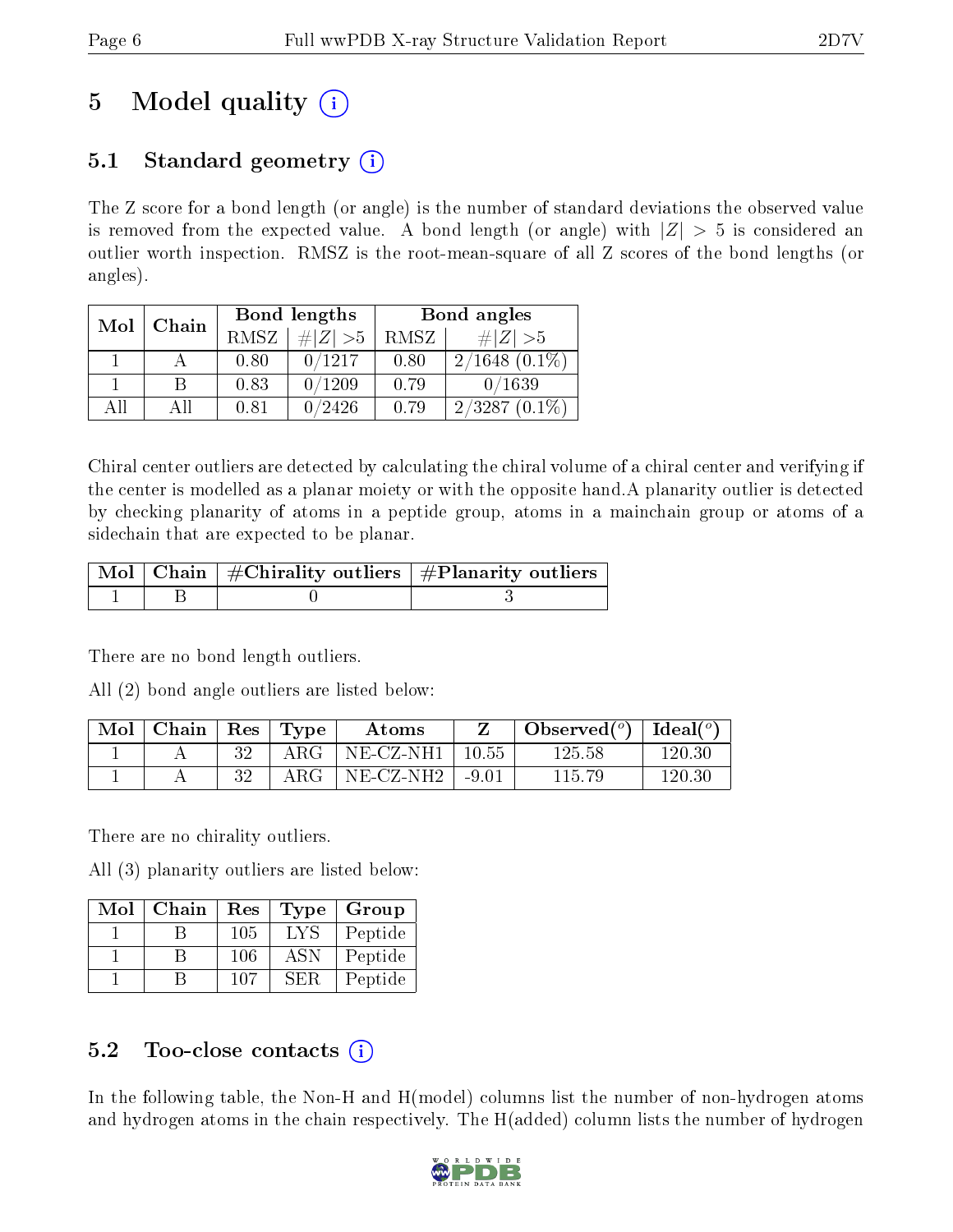|  |      |      |    | Mol   Chain   Non-H   H(model)   H(added)   Clashes   Symm-Clashes |
|--|------|------|----|--------------------------------------------------------------------|
|  | 1195 | 1186 |    |                                                                    |
|  | 1186 | 1172 | 60 |                                                                    |
|  |      |      |    |                                                                    |
|  | 39   |      |    |                                                                    |
|  | 2469 | 2358 | ĦС |                                                                    |

atoms added and optimized by MolProbity. The Clashes column lists the number of clashes within the asymmetric unit, whereas Symm-Clashes lists symmetry related clashes.

The all-atom clashscore is defined as the number of clashes found per 1000 atoms (including hydrogen atoms). The all-atom clashscore for this structure is 16.

All (78) close contacts within the same asymmetric unit are listed below, sorted by their clash magnitude.

| Atom-1                               | Atom-2                      | Interatomic       | Clash             |
|--------------------------------------|-----------------------------|-------------------|-------------------|
|                                      |                             | distance $(A)$    | overlap $(A)$     |
| 1:B:107:SER:N                        | 1:B:108:LYS:HB2             | 1.28              | 1.46              |
| 1:B:107:SER:H                        | 1:B:108:LYS:CB              | 1.46              | 1.27              |
| 1:B:106:ASN:CG                       | 1:B:107:SER:HA              | 1.56              | $\overline{1.23}$ |
| 1:B:107:SER:N                        | 1:B:108:LYS:CB              | 2.07              | 1.15              |
| 1:B:144:GLU:HG2                      | 2:B:177:HOH:O               | 1.44              | 1.14              |
| 1: A:20: LYS: HG3                    | 2:A:200:HOH:O               | 1.49              | 1.11              |
| 1:B:106:ASN:CB                       | $1:B:107:SE\overline{R:HA}$ | 1.82              | 1.07              |
| $1:B:106: \overline{ASN:ND2}$        | 1:B:107:SER:HB2             | 1.72              | 1.04              |
| 1:B:107:SER:H                        | 1: B: 108: LYS: CG          | 1.74              | 1.00              |
| 1:B:106:ASN:CG                       | 1:B:107:SER:CA              | 2.35              | 0.94              |
| $1:A:11:HIS:H\overline{D2}$          | 2:B:198:HOH:O               | 1.52              | 0.92              |
| 1:B:106:ASN:HD21                     | 1:B:107:SER:HB2             | 1.39              | 0.85              |
| 1:B:106:ASN:ND2                      | 1:B:107:SER:CB              | 2.42              | 0.83              |
| 1:A:85:ALA:HB2                       | 1: A:138: MSE:HE1           | 1.62              | 0.82              |
| 1:B:105:LYS:HD3                      | 1:B:105:LYS:N               | 1.95              | 0.81              |
| 1:B:107:SER:H                        | 1:B:108:LYS:HG3             | 1.49              | 0.78              |
| 1: B: 105: LYS: CD                   | 1:B:105:LYS:H               | 1.97              | 0.78              |
| 1:B:106:ASN:C                        | 1:B:108:LYS:HB2             | 2.05              | 0.77              |
| 1:B:106:ASN:HB2                      | 1:B:107:SER:HA              | 1.66              | 0.76              |
| $1:B:106: \overline{\text{ASN:ND2}}$ | 1:B:107:SER:CA              | 2.49              | 0.75              |
| 2: A: 163:HOH: O                     | 1:B:11:HIS:HD2              | 1.70              | 0.74              |
| 1:B:107:SER:N                        | 1:B:108:LYS:HG3             | 2.03              | 0.73              |
| 1: A:32: ARG:HD2                     | 1:A:53:VAL:HG11             | 1.70              | 0.72              |
| 1:B:107:SER:CA                       | 1:B:108:LYS:HG3             | $\overline{2.21}$ | 0.70              |
| 1:A:32:ARG:HG2                       | 1:B:79:LEU:HD22             | 1.74              | 0.70              |
| 1:B:107:SER:N                        | 1:B:108:LYS:CG              | 2.46              | 0.69              |
| 1:B:85:ALA:HA                        | 1:B:138:MSE:HE1             | 1.74              | 0.69              |

Continued on next page...

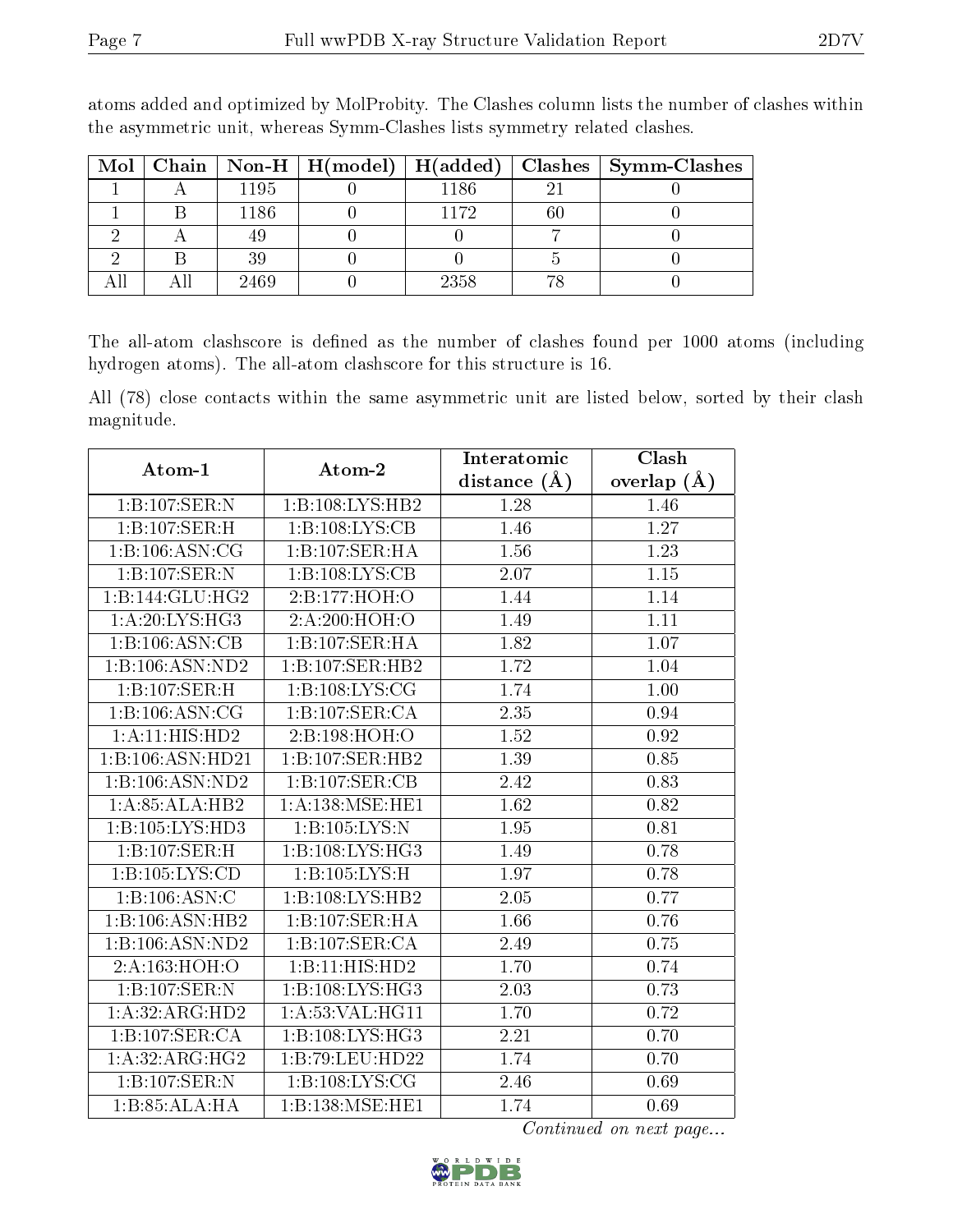| Commaca jibin previous page |                            | Interatomic    | Clash           |  |
|-----------------------------|----------------------------|----------------|-----------------|--|
| Atom-1                      | Atom-2                     | distance $(A)$ | overlap $(\AA)$ |  |
| 1:B:131:THR:HG23            | 1:B:134:GLN:H              | 1.58           | 0.69            |  |
| 1: B:60: GLU:CD             | 1: B:60: GLU: H            | 1.95           | 0.68            |  |
| 1:B:54:PRO:O                | 1:B:55:VAL:HB              | 1.94           | 0.67            |  |
| 1:B:105:LYS:CD              | 1:B:105:LYS:N              | 2.55           | 0.66            |  |
| 1:B:37:GLU:HG2              | 1:B:43:LYS:HG3             | 1.77           | 0.65            |  |
| 1:B:107:SER:OG              | 1:B:107:SER:O              | 2.13           | 0.64            |  |
| 1:B:54:PRO:O                | 2:B:194:HOH:O              | 2.15           | 0.63            |  |
| 1:B:107:SER:CA              | 1:B:108:LYS:CB             | 2.76           | 0.63            |  |
| 1:B:107:SER:CA              | 1:B:108:LYS:CG             | 2.77           | 0.62            |  |
| 1:B:107:SER:HB3             | 1: B: 108: LYS: HG3        | 1.82           | 0.62            |  |
| 1:B:106:ASN:HD22            | 1: B: 106: ASN: C          | 2.04           | 0.60            |  |
| 1:A:52:VAL:HG13             | 1: A:53: VAL:HG23          | 1.82           | 0.60            |  |
| 1:A:77:HIS:HD2              | 2:A:196:HOH:O              | 1.87           | 0.58            |  |
| 1:B:54:PRO:O                | 1: B: 55: VAL: CB          | 2.51           | 0.58            |  |
| 1:B:107:SER:C               | 1:B:108:LYS:CG             | 2.71           | 0.57            |  |
| 1:B:107:SER:CB              | 1:B:108:LYS:HG3            | 2.34           | 0.57            |  |
| 1:B:43:LYS:HG2              | 2:B:189:HOH:O              | 2.05           | 0.57            |  |
| 1:B:84:ILE:HG22             | 1:B:138:MSE:HE2            | 1.86           | 0.56            |  |
| 1:B:85:ALA:HA               | 1:B:138:MSE:CE             | 2.37           | 0.55            |  |
| 1:B:77:HIS:HE1              | 1:B:139:HIS:ND1            | 2.06           | 0.54            |  |
| 1: A:88: GLN:O              | 1:A:89:ARG:HG3             | 2.07           | 0.54            |  |
| 1:B:107:SER:H               | 1:B:108:LYS:HB2            | 0.91           | 0.52            |  |
| 1: A:104: GLY:HA2           | 1:B:8:MSE:SE               | 2.60           | 0.51            |  |
| 1: A:32: ARG:HD3            | 2:A:167:HOH:O              | $2.10\,$       | 0.50            |  |
| 1: B: 106: ASN: C           | 1:B:106:ASN:ND2            | 2.64           | 0.50            |  |
| 1:B:105:LYS:HZ2             | 1:B:105:LYS:H              | 1.60           | 0.50            |  |
| 1: A:9: SER:OG              | 1:A:11:HIS:HE1             | 1.96           | 0.49            |  |
| 1:B:105:LYS:NZ              | $1:B:105:LYS:\overline{H}$ | 2.11           | 0.49            |  |
| 1: A:9: SER:OG              | 1:A:11:HIS:CE1             | 2.66           | 0.48            |  |
| 1:A:117:VAL:HG22            | 1: A:157: VAL:CG2          | 2.44           | 0.47            |  |
| 1:A:21:ASP:OD1              | 1:A:22:SER:N               | 2.48           | 0.47            |  |
| 1: A:20: LYS:HD3            | 2:A:206:HOH:O              | 2.13           | 0.47            |  |
| 2:A:163:HOH:O               | 1:B:11:HIS:CD2             | 2.55           | 0.47            |  |
| 1:B:105:LYS:CE              | 1:B:105:LYS:H              | 2.28           | 0.46            |  |
| 1: A: 150: ASN: ND2         | 2:A:185:HOH:O              | 2.48           | 0.45            |  |
| 1:B:105:LYS:HD3             | 1:B:105:LYS:H              | 1.62           | 0.45            |  |
| 1:A:11:HIS:CD2              | 2:B:198:HOH:O              | 2.42           | 0.44            |  |
| 1:B:44:ILE:HG21             | 1:B:63:VAL:HG11            | 2.00           | 0.44            |  |
| 1: A:16:THR:O               | 1: A:34: HIS: HB2          | 2.18           | 0.43            |  |
| 1:B:66:GLU:HG2              | 1:B:103:LEU:CD1            | 2.48           | 0.43            |  |
| 1:B:131:THR:HG22            | 1:B:134:GLN:HG3            | 2.01           | 0.43            |  |

Continued from previous page.

Continued on next page...

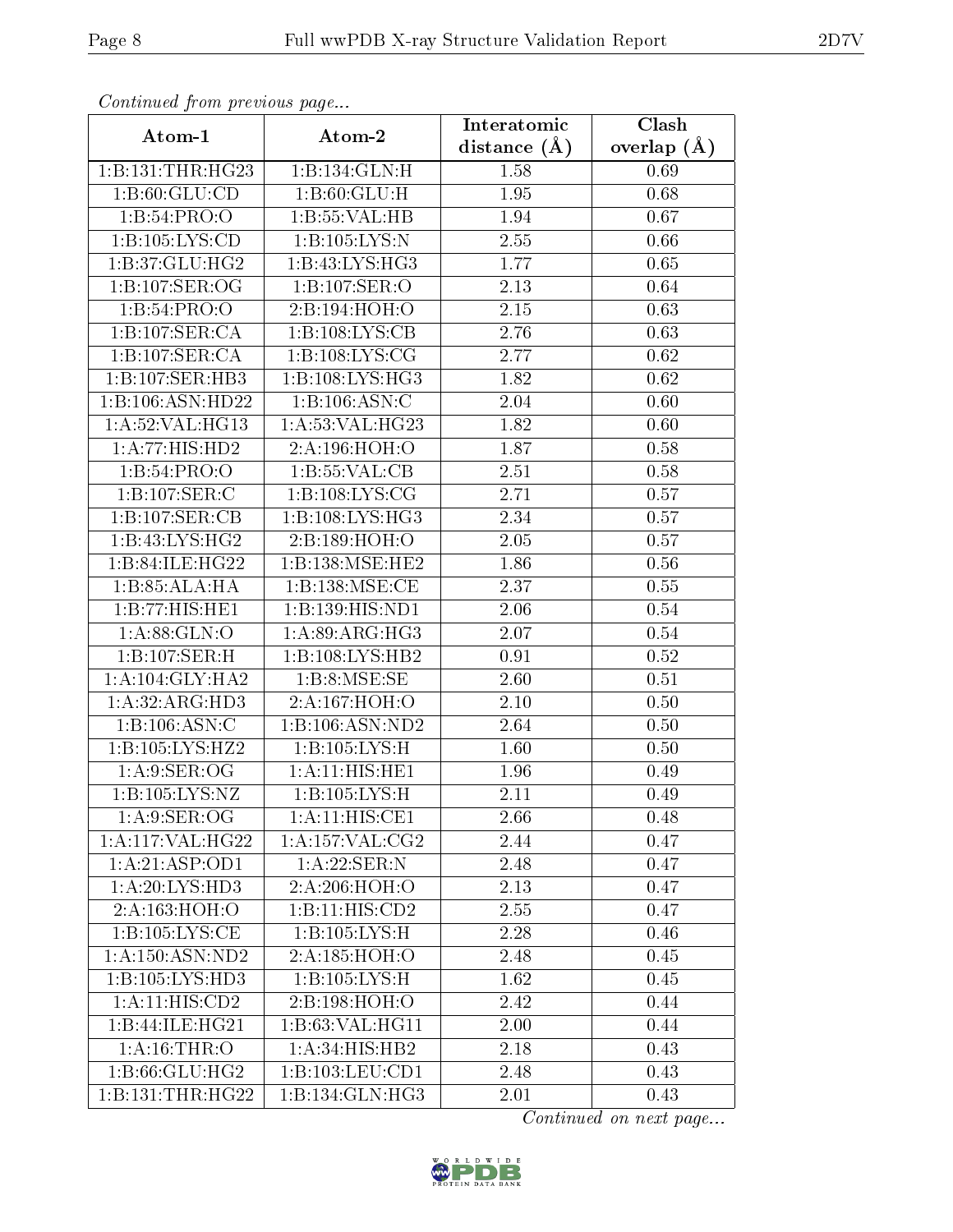| Atom-1               | Atom-2              | Interatomic<br>distance $(A)$ | Clash<br>overlap $(A)$ |
|----------------------|---------------------|-------------------------------|------------------------|
| 1:B:134:GLN:HA       | 1:B:137:LYS:HE3     | 2.00                          | 0.43                   |
| 1:B:88:GLN:HB2       | 1:B:138:MSE:CE      | 2.49                          | 0.43                   |
| 1:A:77:HIS:HE1       | 1:A:139:HIS:ND1     | 2.17                          | 0.42                   |
| 1: B:60: GLU:N       | 1: B:60: GLU:CD     | 2.67                          | 0.42                   |
| 1: A: 111: THR: HG23 | 1:B:8:MSE:HE2       | 2.02                          | 0.41                   |
| 1: B: 131: THR: CG2  | 1: B: 134: GLN: HG3 | 2.51                          | 0.41                   |
| 1:B:137:LYS:HZ2      | 1:B:138:MSE:HG3     | 1.86                          | 0.41                   |
| 1:A:116:VAL:HG23     | 1: A:154:THR:HG21   | 2.02                          | 0.41                   |
| 1: B:66: GLU: HG2    | 1:B:103:LEU:HDI1    | 2.03                          | 0.40                   |
| 1:B:106:ASN:CG       | 1:B:107:SER:CB      | 2.84                          | 0.40                   |

Continued from previous page...

There are no symmetry-related clashes.

#### 5.3 Torsion angles (i)

#### 5.3.1 Protein backbone (i)

In the following table, the Percentiles column shows the percent Ramachandran outliers of the chain as a percentile score with respect to all X-ray entries followed by that with respect to entries of similar resolution.

The Analysed column shows the number of residues for which the backbone conformation was analysed, and the total number of residues.

| Mol | Chain | Analysed                      | Favoured        |          | Allowed   Outliers | Percentiles                              |
|-----|-------|-------------------------------|-----------------|----------|--------------------|------------------------------------------|
|     |       | $153/162(94\%)$               | $152(99\%)$     | $1(1\%)$ |                    | $\mid$ 100 $\mid$ 100 $\mid$             |
|     |       | 152/162(94%)                  | $\pm 145$ (95%) | $3(2\%)$ | 4(3%)              | $\boxed{5}$<br>$\parallel$ 1 $\parallel$ |
| All | All   | $305/324$ (94\%)   297 (97\%) |                 | $4(1\%)$ | $4(1\%)$           | 4 <br>12                                 |

All (4) Ramachandran outliers are listed below:

| Mol | Chain | Res | Type       |
|-----|-------|-----|------------|
|     |       | 108 | LYS        |
|     |       | 55  | VAL        |
|     |       | 106 | <b>ASN</b> |
|     |       | 109 | GLY        |

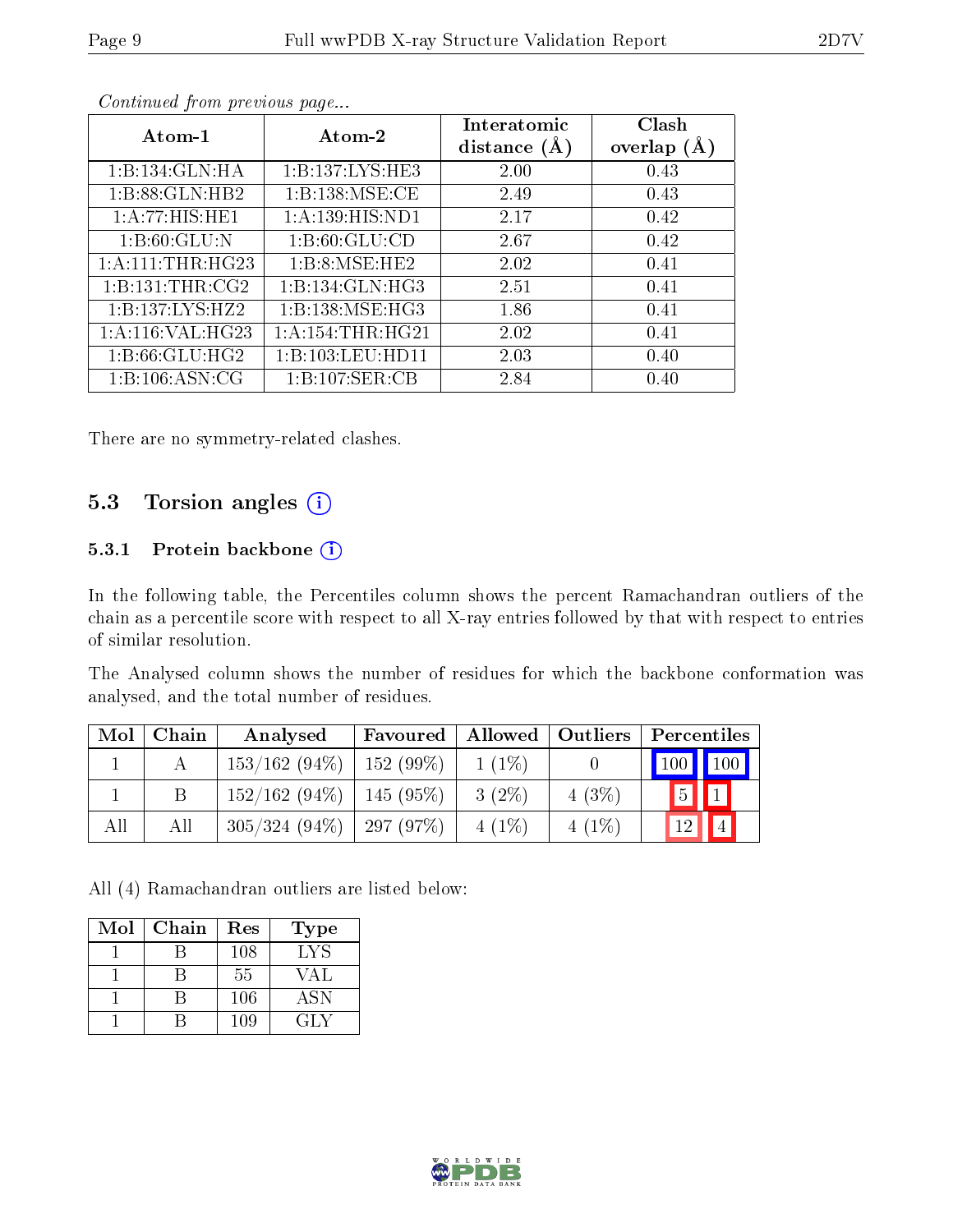#### 5.3.2 Protein sidechains  $(i)$

In the following table, the Percentiles column shows the percent sidechain outliers of the chain as a percentile score with respect to all X-ray entries followed by that with respect to entries of similar resolution.

The Analysed column shows the number of residues for which the sidechain conformation was analysed, and the total number of residues.

| Mol | Chain | Analysed         | Rotameric   Outliers |            | Percentiles           |
|-----|-------|------------------|----------------------|------------|-----------------------|
|     |       | $135/135(100\%)$ | 132 (98%)            | $3(2\%)$   | 46<br>52 <sup>1</sup> |
|     |       | $133/135(98\%)$  | 124 (93%)            | 9(7%)      | 16 6                  |
| All | All   | $268/270(99\%)$  | $256(96\%)$          | 12 $(4\%)$ | 15 <sup>1</sup><br>27 |

All (12) residues with a non-rotameric sidechain are listed below:

| Mol          | Chain | Res | Type              |
|--------------|-------|-----|-------------------|
| $\mathbf{1}$ | А     | 32  | ${\rm ARG}$       |
| 1            | А     | 39  | ASP               |
| 1            | А     | 133 | <b>GLN</b>        |
| 1            | В     | 8   | MSE               |
| 1            | В     | 42  | SER               |
| 1            | В     | 43  | <b>LYS</b>        |
| 1            | В     | 60  | GLU               |
| 1            | В     | 95  | TYR               |
| 1            | В     | 105 | LYS               |
| 1            | В     | 106 | <b>ASN</b>        |
| 1            | R     | 108 | <b>LYS</b>        |
|              |       | 137 | $_{\mathrm{LYS}}$ |

Some sidechains can be flipped to improve hydrogen bonding and reduce clashes. All (6) such sidechains are listed below:

| Mol | Chain | Res | Type       |
|-----|-------|-----|------------|
|     |       | 11  | <b>HIS</b> |
|     |       | 77  | <b>HIS</b> |
|     |       | 145 | <b>ASN</b> |
|     |       | 11  | <b>HIS</b> |
|     |       | 77  | <b>HIS</b> |
|     |       | 106 | ASN        |

#### 5.3.3 RNA [O](https://www.wwpdb.org/validation/2017/XrayValidationReportHelp#rna)i

There are no RNA molecules in this entry.

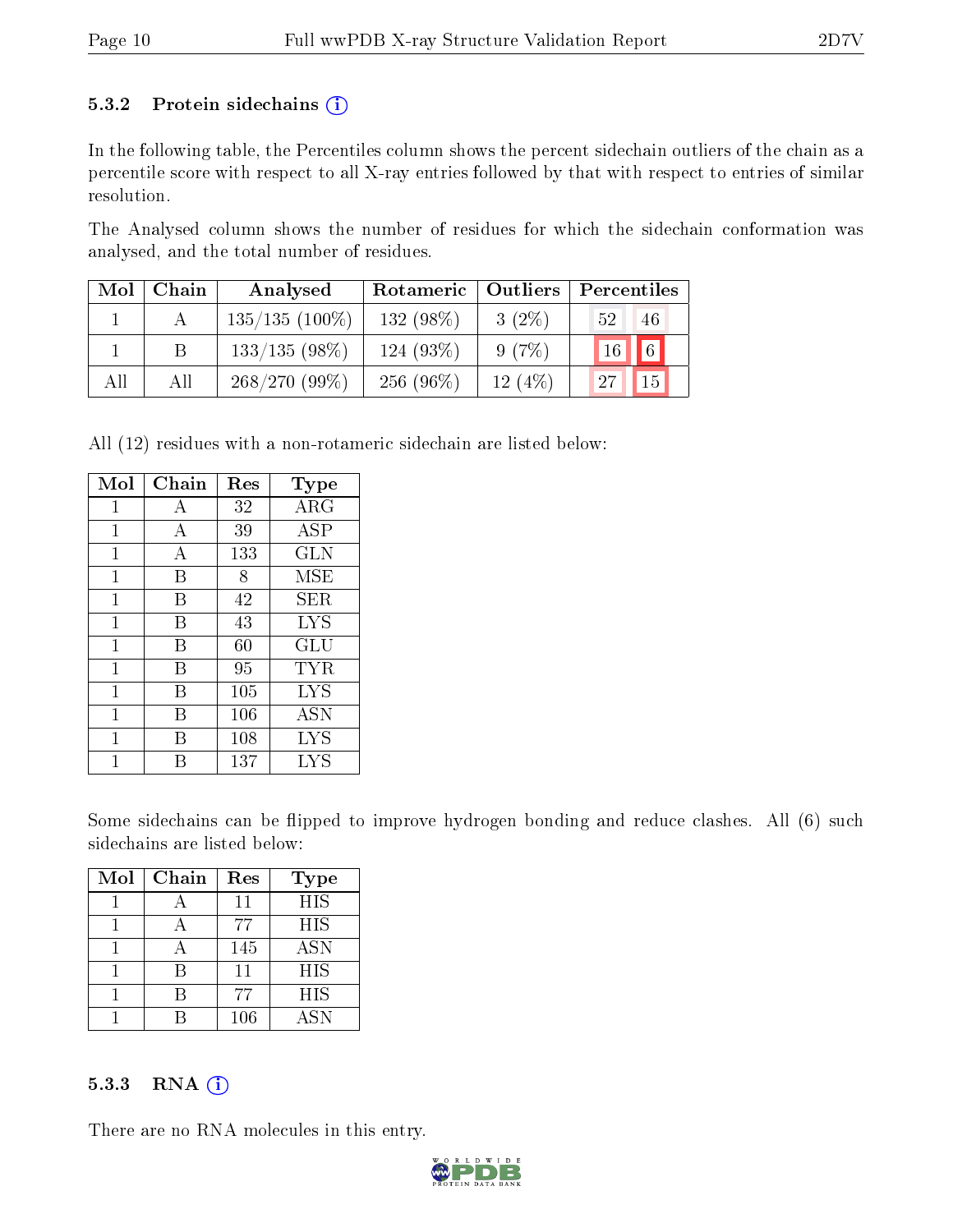#### 5.4 Non-standard residues in protein, DNA, RNA chains (i)

There are no non-standard protein/DNA/RNA residues in this entry.

#### 5.5 Carbohydrates (i)

There are no carbohydrates in this entry.

#### 5.6 Ligand geometry (i)

There are no ligands in this entry.

#### 5.7 [O](https://www.wwpdb.org/validation/2017/XrayValidationReportHelp#nonstandard_residues_and_ligands)ther polymers  $(i)$

There are no such residues in this entry.

#### 5.8 Polymer linkage issues (i)

There are no chain breaks in this entry.

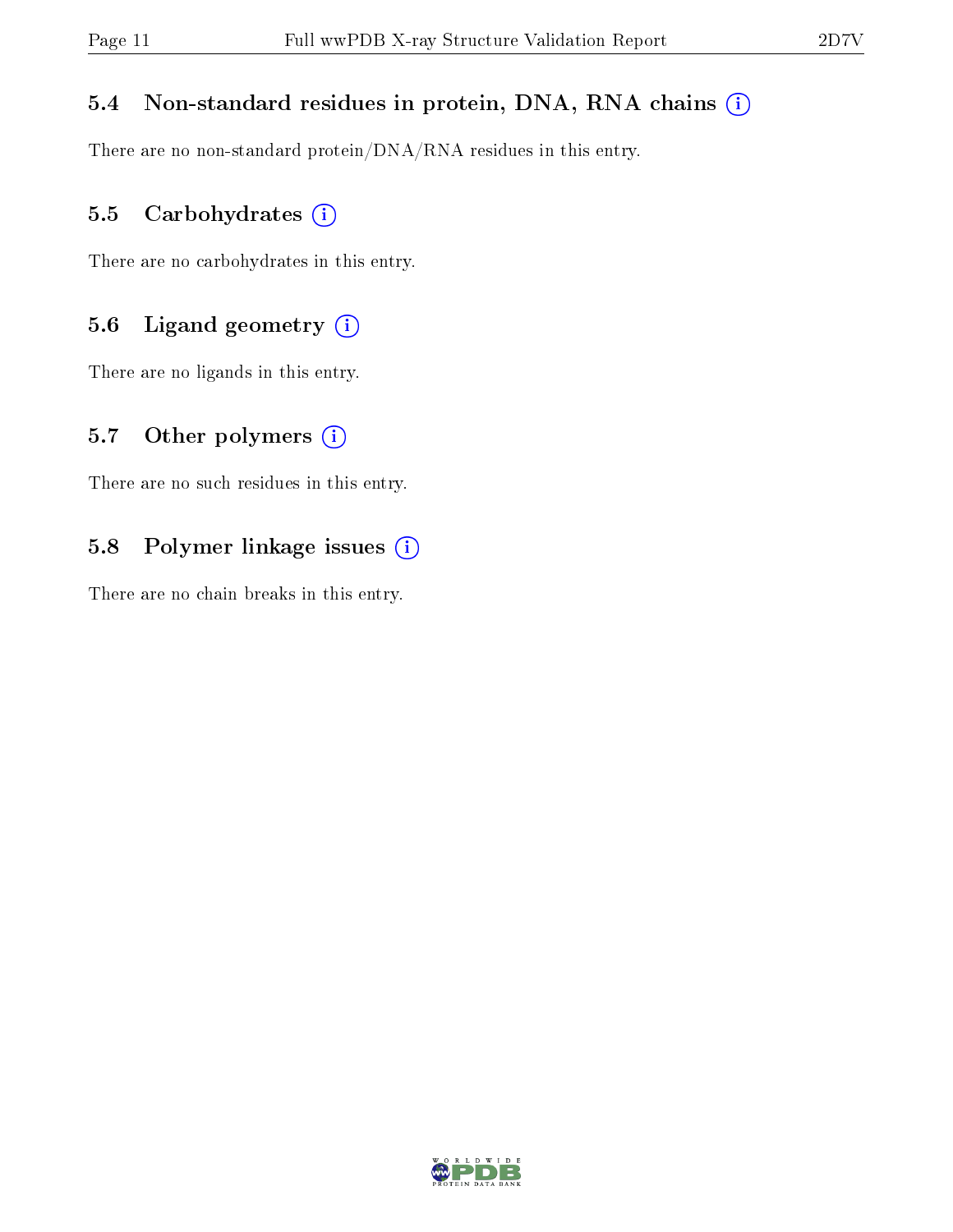## 6 Fit of model and data  $(i)$

### 6.1 Protein, DNA and RNA chains  $(i)$

In the following table, the column labelled  $#RSRZ> 2'$  contains the number (and percentage) of RSRZ outliers, followed by percent RSRZ outliers for the chain as percentile scores relative to all X-ray entries and entries of similar resolution. The OWAB column contains the minimum, median,  $95<sup>th</sup>$  percentile and maximum values of the occupancy-weighted average B-factor per residue. The column labelled ' $Q< 0.9$ ' lists the number of (and percentage) of residues with an average occupancy less than 0.9.

| Mol | Chain | Analysed         | ${ <\hspace{-1.5pt}{\mathrm{RSRZ}} \hspace{-1.5pt}>}$ | $\#\text{RSRZ}{>}2$           | $OWAB(A^2)$        | $\rm Q\mathord{<}0.9$ |
|-----|-------|------------------|-------------------------------------------------------|-------------------------------|--------------------|-----------------------|
|     |       | 152/162(93%)     | $-0.10$                                               | $2(1\%)$ 77 78                | 21, 31, 43, 50     |                       |
|     |       | $151/162(93\%)$  | 0.14                                                  | $5(3\%)$ 46<br>49             | 21, 31, 45, 51     |                       |
| All | All   | $303/324$ (93\%) | 0.02                                                  | $7(2\%)$<br>$\sqrt{60}$<br>62 | $'$ 21, 31, 44, 51 |                       |

All (7) RSRZ outliers are listed below:

| Mol | Chain | Res | Type       | <b>RSRZ</b> |
|-----|-------|-----|------------|-------------|
|     |       | 107 | <b>SER</b> | 4.8         |
| 1   |       | 108 | <b>LYS</b> | 4.2         |
|     |       | 106 | <b>ASN</b> | 3.6         |
| 1   | R     | 109 | <b>GLY</b> | 3.1         |
| 1   |       | 127 | <b>THR</b> | 2.9         |
|     |       | 89  | $\rm{ARG}$ | 2.3         |
|     |       | 89  | ARG        | 2.2         |

#### 6.2 Non-standard residues in protein, DNA, RNA chains  $(i)$

There are no non-standard protein/DNA/RNA residues in this entry.

#### 6.3 Carbohydrates (i)

There are no carbohydrates in this entry.

### 6.4 Ligands  $(i)$

There are no ligands in this entry.